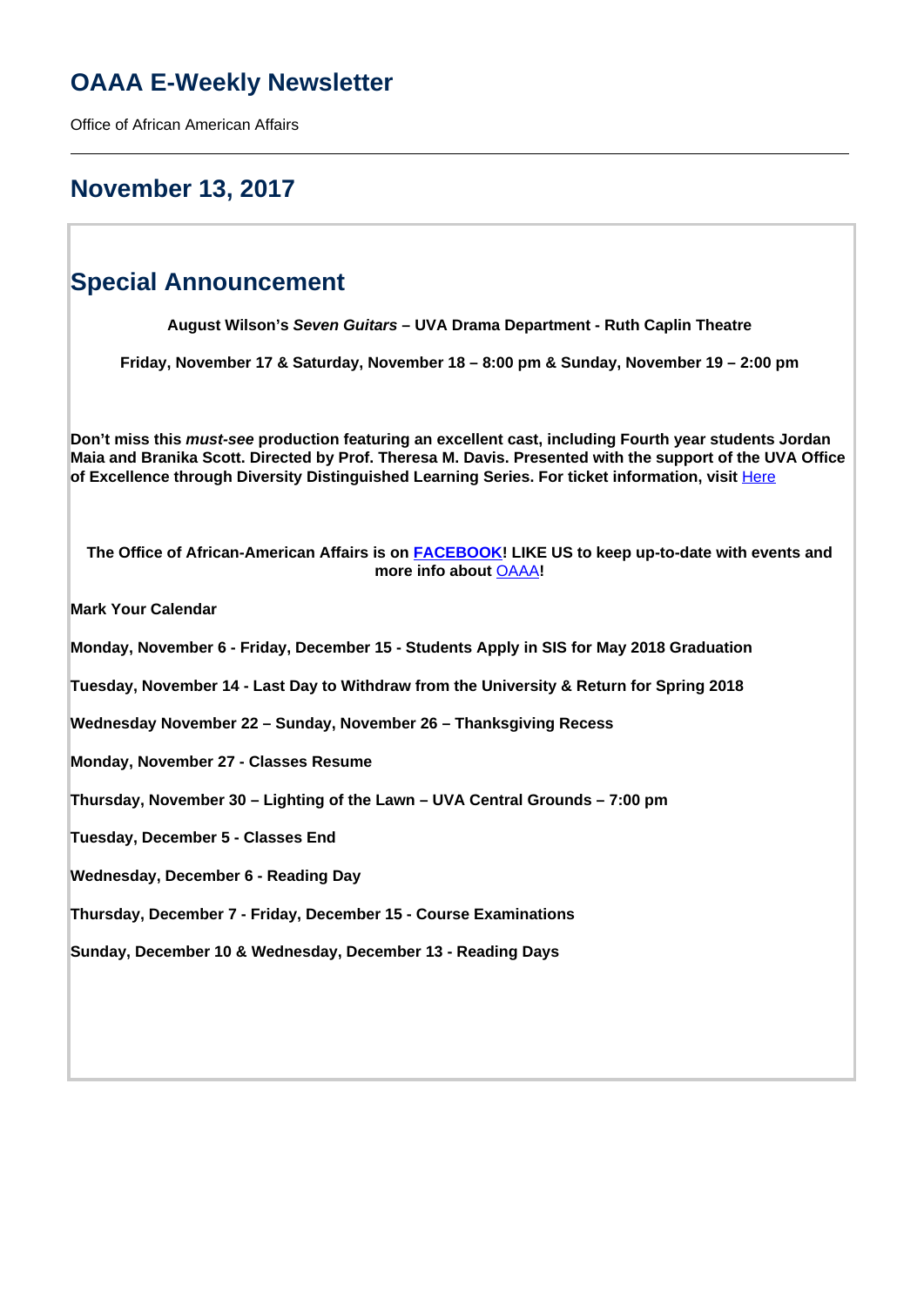# **OAAA Announcements & Services**

## **Project Rise: 4th Year Re-orientation with Dean Mason**

1st & 3rd Thursdays – 12:30-1:45 pm - W.E.B. DuBois Conference Room - #2 Dawson's Row Reorientation is a small-group, discussion-based program for Fourth year Black students who are interested in talking about the stresses and challenges of Fourth year and post-graduation. OAAA Assistant Dean Michael Mason leads these sessions, if you are interested in attending, please RSVP via email to Bethlehem Demissie, Student Co-Director, Project RISE.

## **Black Friday – Every Friday - 1:30 pm - LPJ Cultural Center #3 Dawson's Row**

Come join us for food & fellowship!

## **"Raising-the-Bar 4.0" Open Study Sessions - Fall Semester**

Monday through Thursday nights - 5:00-8:00 pm - LPJ Black Cultural Center (study with OAAA Peer Advisors) &

### **"Raising-the-Bar 4.0" Study & Tutoring Sessions - Fall Semester**

WEB DuBois Conference Room (small group tutoring & quiet study):

Monday & Wednesday-open; Tuesday & Thursday– Calculus & Quiet Study

For details, see Raising-the-Bar Coordinator: Destini Walker (mailto:dw2uy@virginia.edu)

### **RTB 4.0 – It's Not Just for First Years' Anymore!**

**OAAA Calculus Tutoring –** Tuesday, 4:00 – 7:00 pm; Thursday, 3 to 5:00 pm WEB DuBois Conference Room & by appointment: Email: ste3an@virginia.edu

**OAAA Statistics Tutoring** (through the Black Commerce Student Network-BCSN) Mondays 5:00-7:00 pm - Rouse Robertson 140. Email: cwest@virginia.edu

## **Quote of the Week**

**"You can't lead the people if you don't love the people. You can't save the people if you don't serve the people." - Cornel West**

# **Student Spotlight**



**Dasmen Richards**, is a Fourth-year Foreign Affairs and African-American Studies major from Atlanta, GA. She is new to the OAAA student office worker family, as of 2017 fall semester. Across Grounds, Dasmen is involved in a variety of activities, including being the Treasurer of Kappa Rho Chapter of Delta Sigma Theta Sorority Inc., a model for Fashion for a Cause (FFC), and also working as a Newcomb (Hall) Event Assistant. After graduating, Dasmen would like a job in project management, and plans to return to school within the next 5 years to earn a joint degree in policy and business administration. In the future, she would like to develop a non-profit organization in Atlanta to mentor underserved youth.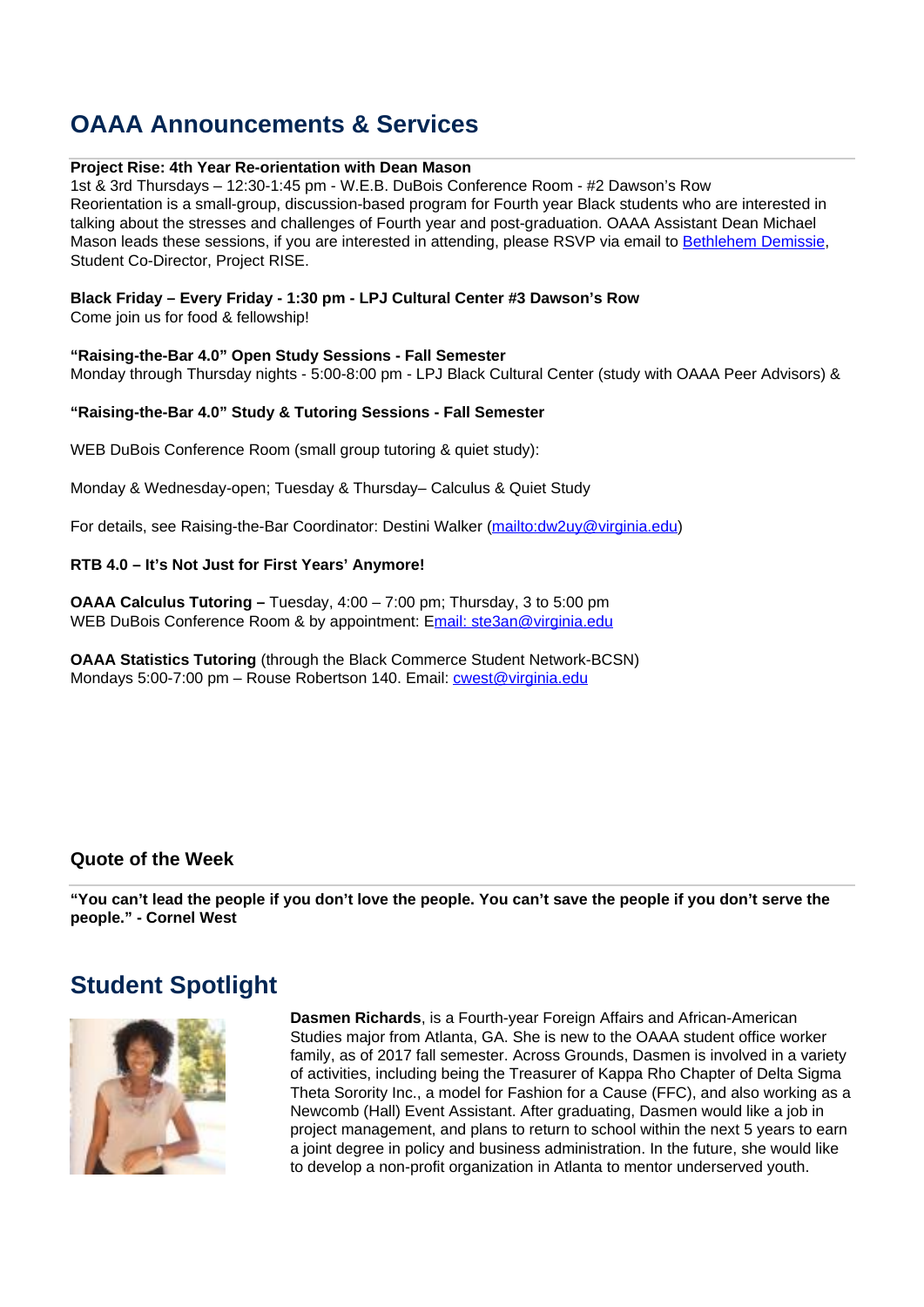# **Quote's Corner**



Cornel Ronald West, born June 2, 1953, is an American philosopher, political activist, social critic, author, public intellectual, and prominent member of the Democratic Socialists of America. West is an outspoken voice in American leftist politics, and as such has been critical of members of the Democratic Party. During his career, he has held professorships at Harvard University, Princeton University, Yale University, Union Theological Seminary, and the University of Paris. He is also a frequent commentator on politics and social issues in many media outlets. West graduated Magna Cum Laude from Harvard University in three years and obtained his M.A. and Ph.D. in Philosophy at Princeton. He has written 20 books and has edited 13 volumes.

# **Upcoming Events**

#### **Green Energy Meetup with Apex Clean Energy**

Monday, November 13 - 12:00 pm-1:30pm –Newcomb Hall Room 182

Join us for an informal lunch with Apex Clean Energy! Erik Haug, Business Development Senior Associate, will provide insights on his green career journey, and offer general tips tricks and strategies on what you can do now at UVA to start your clean energy career. Lunch will be provided for all attendees. RSVP required.

#### **Get the Scoop on Careers in Food and Sustainability**

Tuesday, November 14 – 11:00 am-2:00 pm - Bryant Hall

Join the UVA Career Center for Careers in Yum. If you're interested in sustainability and food, come to Careers in Yum. Connect with local food producers, and alums who work in food policy and food justice. Get the scoop on how you can start accessing these careers while at UVA, and the options that you can pursue after graduation. RSVP is strongly encouraged lunch will be provided.

#### **M.S. in Commerce Drop-in Hours at 1515**

Tuesday, November – 9:00 am-4:00 pm (no appointment necessary)

Meet with the McIntire Graduate Admissions team to learn more about the M.S. in Commerce program at 1515 on The Corner. Recently ranked the #2 master's in management program in the world by The Economist, this 10-month business degree is designed specifically for liberal arts, science, and engineering majors. It features tracks in Business Analytics, Finance, and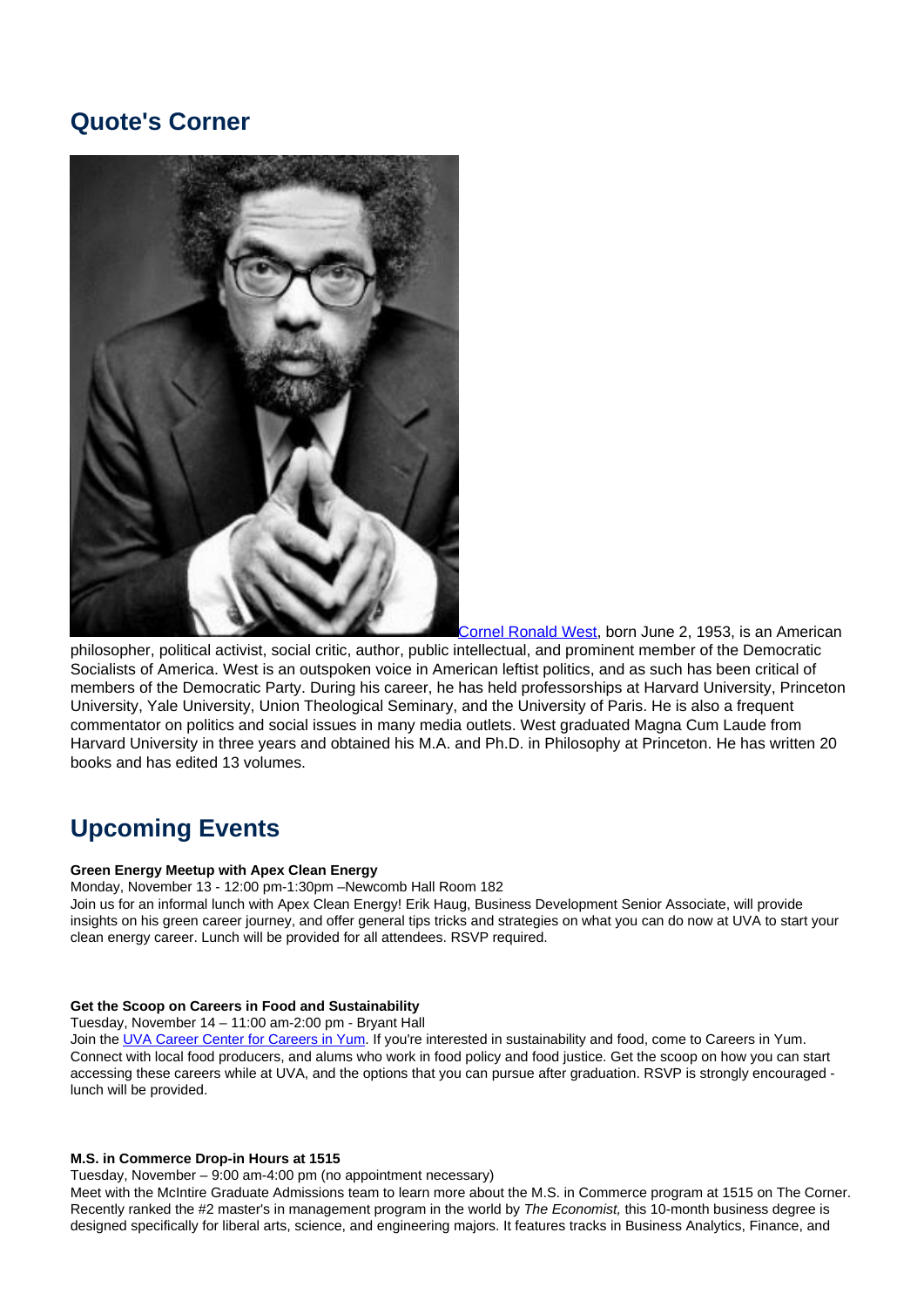Marketing & Management, as well as a three-week global immersion experience. For more information Contact: Sean Kelley

#### **BCSN Dean's Dos and Don'ts**

Wednesday, November 15 - 6:30 pm – Rouse Robertson Hall 227 BCSN will be host its monthly general body meeting with the Latino Student Network. It will incorporate the annual "Dean's Dos and Don'ts" event, hosted by the Office of Admission. If you are a 2nd year applying to the Commerce School, it is IMPERATIVE that you attend. Hosts will explain the application process. Food will also be provided! URL for more information: Contact Name: T'sara Nock

#### **Lunch and Learn: Summer Research Internship Workshop Series**

November 16 - Make the Most of your Internship - 12:00-1:00 pm - Clemons Library Room 202/3 November 30 - Application Process: Nuts and Bolts - 12:00-1:00 pm - Clemons Library Room 202/3 In November, the Center for Undergraduate Excellence will host a Summer Research Internship workshop series. Lunch will be provided. RSVP here.

#### **Divergent Voices: Professors' Stories**

Thursday, November 16th at 6:30 pm - Wilson 301.

UFUSED is hosting this event for students to hear first generation college professors share their stories of growing up and navigating college. Speakers include: Admissions Dean Valerie Gregory, Professor Brian Balogh, Professor Rose Buckelew, Professor Michael Smith, and Vice President for Diversity & Equity Marcus Martin. There will be a short networking session – and food -- following the event!

### **UVA Law School Tour**

Friday, November 17 - 2:10 pm - Admissions Office in Slaughter (SL) 126A Third-year UVA law student Deitra Jones will present a tour of UVA Law School. Please RSVP by Nov. 15<sup>th</sup>

**Reading the Black Intellectual: Angela Davis -**"Freedom is a Constant Struggle" Saturday, November 18, 10:00 am, Alumni Room – Jefferson School African-American Heritage Center

### **Excellence Through Diversity Distinguished Learning Series: Ana Navarro**

Thursday, November 30 - 6:00-7:30 pm - Newcomb Hall Ballroom

UVA Engineering welcomes political strategist and CNN contributor Ana Navarro, as part of the 2017-2018 Excellence Through Diversity Distinguished Learning Series. The event is free and open to the public. Contact: Thomas Pilnik

#### **Pre-Commerce Celebratory Dinner**

Monday, December 4 – 7:00 pm - Sedona Taphouse

Second years are invited to a "Pre-Application Submission Celebratory Dinner" where current COMM school students and admissions officers will answer any questions. The dinner is FREE so RSVP by Monday, November 20th as space is limited! Contact Name: T'sara Nock

#### **Source Dorks @ Clemons Library**

Mondays through Wednesdays – 7:00-9:00 pm - Clemons 2nd Floor

What are the Source Dorks? They are undergrad peer research advisors who can help students level-up their research skills to move beyond Google searches and into the world of databases! They also guide students to find new and amazing sources, and help them tailor their paper topics and search terms for better research results. Source Dorks also assist with puzzling citations and demonstrate how to use citation management tools. No need to set up an appointment – just drop in!

**This Week's UCARE Updates**: Check it out! - For information on upcoming events in the Charlottesville community, visit the University and Community Action for Racial Equality (UCARE) Newsletter and **Facebook**.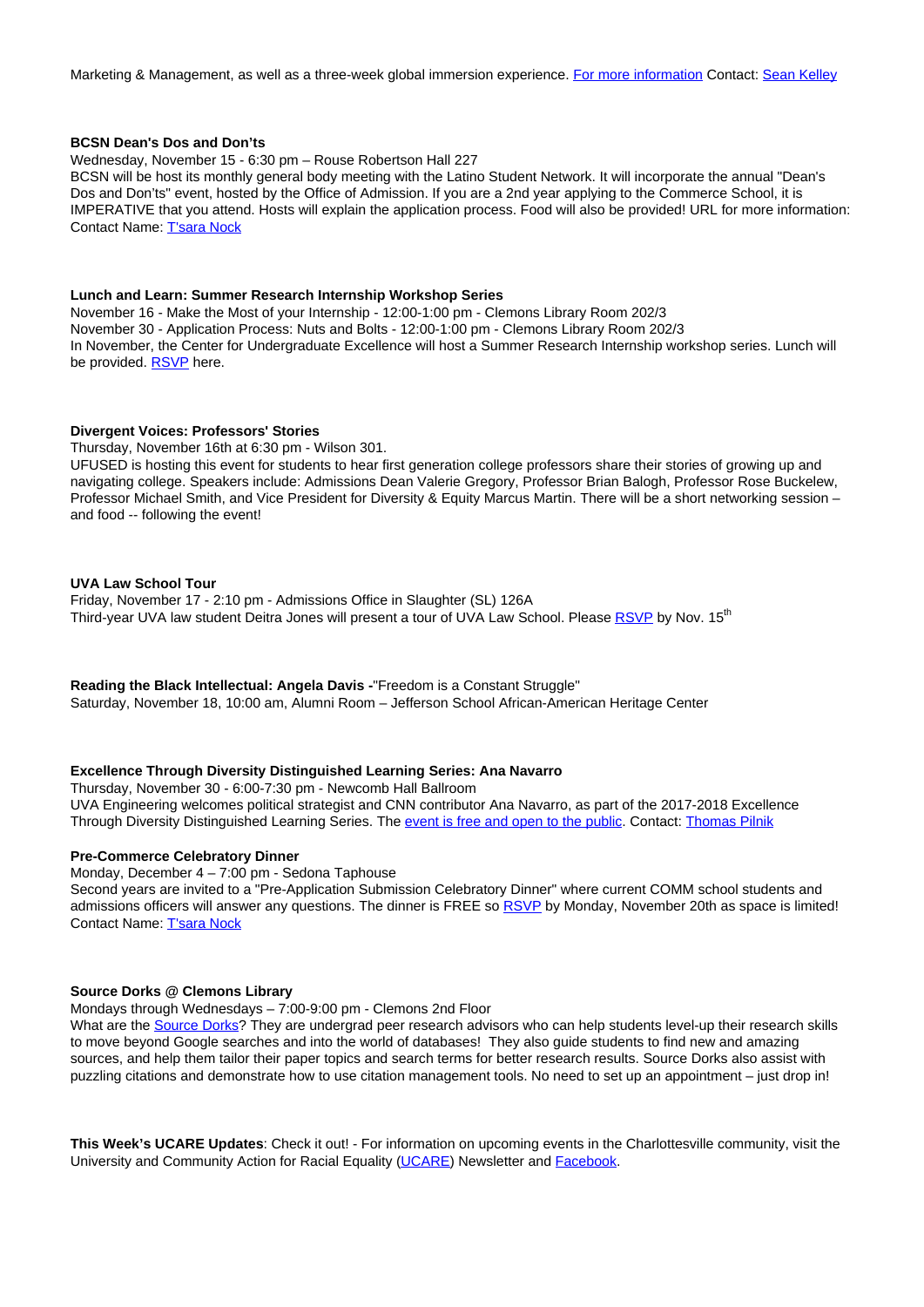# **Opportunites with Deadlines**

#### **Undergraduate Student Education Research Training Workshop: April 2018, NYC**

#### **Application Deadline: Wednesday, November 15**

American Educational Research Association (AERA) invites applications for the training workshop to be held from Friday, April 13<sup>th</sup> through Sunday, April 15th during the AERA Annual Meeting in New York City. The workshop is designed to build the talent pool of undergraduate students who plan to pursue doctoral degrees in education research or in disciplines and fields that examine education issues. Workshop topics include exploring graduate education, applying to graduate school and starting a career in educational research. For information, contact George L. Wimberly, Director of Professional Development.

#### **Join the The Cultural Programming Board**

#### **Application Deadline: Fridays by 5:00PM at least two weeks before event**

The Cultural Programming Board is NOW accepting applications for the Fall 2017-2018 semester to fund cultural events and programs. For more information.

### **Apply to The Serpentine Society**

#### **Position expected to begin January 2018 through May 2018**

The Serpentine Society is pleased to announce the creation of an internship which will work closely with our board to connect the Society with UVA students and administrators in Alumni Hall. Subsequent intern appointments will run for the entire academic year beginning in the fall of 2018 (see job description). Applications will be accepted on a rolling basis and applicants should submit a cover letter, resume, and contact information for one professional (or academic) reference. Applicants should incorporate answers to the following questions in their cover letter: What do you hope to gain personally from this experience? How would you like to use this opportunity engage the UVA LGBTQ student population?

## **Summer Institute in Bioethics – Yale University**

## **Applications Deadline: Monday, January 15th**

Yale's Interdisciplinary Center for Bioethics offers an intensive and international summer institute in bioethics in New Haven, CT, open to graduate students, professionals, and select undergraduates. The program features a series of morning lectures surveying the field of bioethics and over twenty-five small, intensive seminars, including one seminar in Spanish for native speakers. Full Program: June 1 – July 21, 2018 - Tuition \$1,875 for undergraduates, \$2,275 for graduate students, and \$3,275 for advanced professionals. Foundations of Bioethics: June 4 - 7, 2018 - Tuition \$500 for students, \$1,000 for advanced professionals. Course credit may be available, and housing is available within walking distance for an additional cost. For further information, or contact Lori Bruce, Program Director

#### **The Leadership Alliance National: Summer Research Early Identification Program (SR-EIP) Application deadline: Thursday, February 1, 2018**

SR-EIP is a fully paid summer internship that provides undergraduates in the Humanities, Social Sciences and STEM with training and mentoring in the principles underlying the conduct of research. It also prepares them to pursue competitive applications for graduate school specifically PhD or MD-PhD programs. Participants will spend 8-10 weeks at a Leadership Alliance institution (Harvard, Princeton and Yale to name a few), receive a stipend, travel, and housing expenses from the research institution, and gain theoretical knowledge and practical training in academic research and scientific experimentation. Application is open! For more information, please visit.

#### **The UVA Parents Fund**

#### **Deadline: Closes early March - Recipients announced at Parents Fund Committee Spring Mtg.**

The Gilbert J. Sullivan Scholarship and the Gordon C. Burris Scholarship are awarded to rising third-year students who have a demonstrated record of citizenship, leadership, academic achievement, and financial need. These two \$7,500 annual scholarships cover a portion of tuition and fees for the recipients' Third and Fourth years. In addition to the application template (emailed to all second-year students early in the spring semester) and a resume, applicants must have a letter of recommendation sent to uvaparentsfund@virginia.edu. Letters of recommendation may come from anyone, however, we recommend asking a UVA professor or dean to write about your citizenship, leadership, and/or academic achievement. If selected, applicants should be available to attend a reception. Email Jennifer Huebner, UVA Parents Fund Specialist, with questions.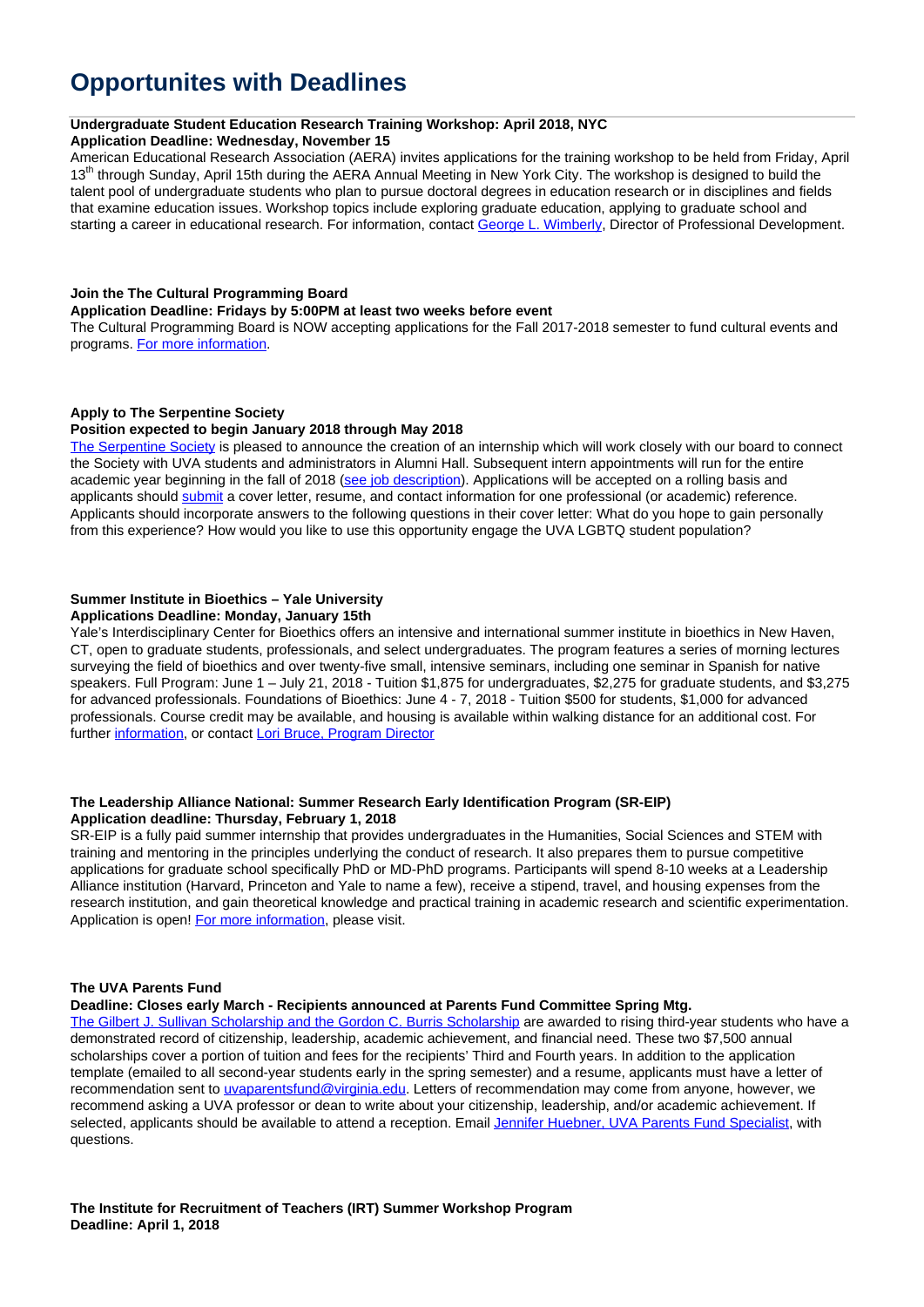The IRT Summer Workshop selects 35-40 interns for an intense four-week summer workshop at Phillips Academy in Andover, Massachusetts. Interns will attend discussions, lectures, conferences, and debates in the disciplines of education, the humanities, and social sciences that one may encounter throughout graduate study. The Summer Workshop Program is for college juniors and seniors who intend to pursue graduate study upon completion of their undergraduate degree. Summer workshop participants will receive a stipend, travel expenses, and room and board. Application is open! For more information and to apply, please visit.

### **UVA Summer Medical Leadership Program (UVA-SMLP)**

#### **Deadline: Sunday, April 15, 2018 for the summer of 2018 - Held from June 2 - July 14, 2018**

UVA SMLP builds on the success of the previous summer medical academic enrichment programs [Medical Academic Advancement Program (MAAP) and Summer Medical and Dental Education Program (SMDEP)]. The number one goal of UVA-SMLP is to expose the participants to the "real world of medicine" to prepare them not only for admission to medical school, but also to assume future leadership positions in medicine/biomedical field. For a more detailed description of UVA SMLP, please refer your students to our homepage on the web: https://med.virginia.edu/diversity/programs/smlp

#### **AT&T Summer Internship Program**

#### **Start Date: Late May through early June (12 weeks per summer over 3 summers paid internship)**

Join ATT & a team known for shaping the next generation of leaders. Click here for 2018 hiring information. You must be pursuing an undergraduate degree -- business, technology & finance majors preferred. Relocation is possible to begin the internship, but not required during summer assignment. The goal: to start a career with AT&T after graduation.

#### **Cville Bio-Trek: Connect with BioTech Companies in your Backyard**

Spend quality time at local Charlottesville organizations that are revolutionizing biotechnology in your own backyard! Learn how your lab and bench science skills can work, and connect with potential local employers interested in connecting with UVA students. Get insider tips on how to market your experience, and where to apply your life science skills. Learn from professionals who are on the cutting edge of BioTech and expand your network. For more information or contact Christie **Julien** 

#### **Learning In Action Public Service at UVA**

Learning in Action is the front door to public service at the University of Virginia! It connects students, faculty, and community partners to social entrepreneurship, community engagement, and co–curricular service opportunities. There are also resources that direct users to specific programs and offices based on individual interest. Currently, the Community Service Committee of Student Council and Student Affairs Community Engagement group are responsible for all content. http://publicservice.virginia.edu/

#### **Diversity in Museums & the Arts Grant for Underrepresented Students**

To support students pursuing internships at museums, historic sites, or archives, a \$3500 grant is awarded to applicants from backgrounds traditionally underrepresented in museum careers. This includes students who identify as African American, Hispanic American, American Indian, Alaska Native, Native Hawaiian/Pacific Islanders, and/or individuals with disabilities. Programs also highlight museum careers and provide instruction to help students apply for internships. Students in ALL majors are eligible, not just those in Art/Art History. Visit Diversity in Museums and the Arts (panel and reception), Museum Career Panel, and Museum Interview and Application Prep for more information.

#### **Shadow a Professional this J-term!**

The Career IDEAs Externship Program aims to connect students with meaningful Externship opportunities in J-Term and during the summer months. Students apply to the program via Handshake and are selected for an externship site that will help them explore the industry of their choice. The program is open to all students, but the priority is for those who have not had an externship or internship experience. Second and Third years who are first-generation college students and part of underrepresented populations are encouraged to apply. Contact Name: Christie Julien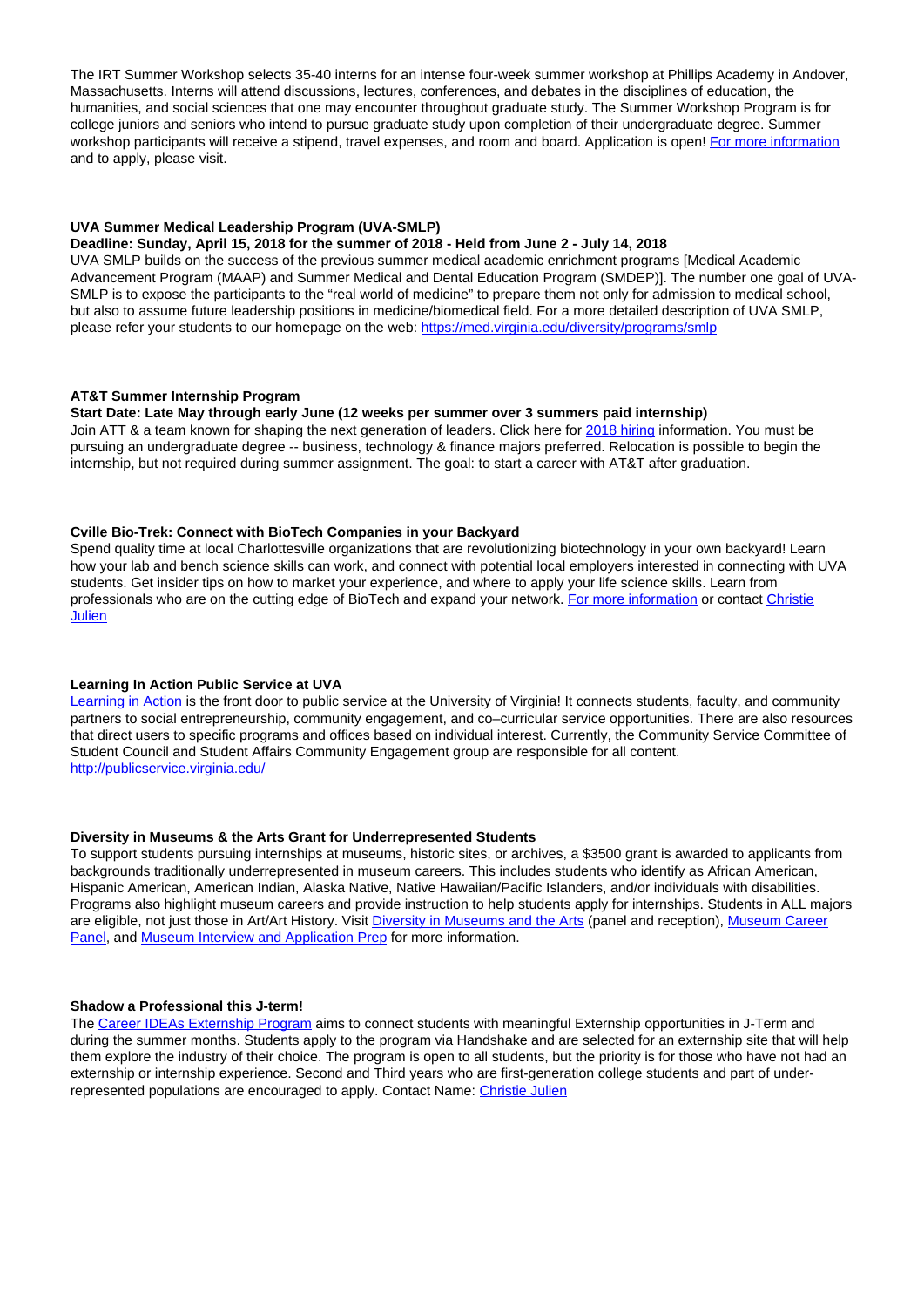# **This Week in Black History**



**November 14, 1915 - Booker T. Washington Died** - Washington, one of the foremost teachers and 20th century African-American leaders, died at his home, near the Tuskegee Institute, AL (now University), which he founded and was President. Hardening of the arteries, following a nervous breakdown, caused his death four hours after Dr. Washington arrived from New York. His last public appearance was on October 25th at the National Conference of Congregational Churches in New York City, where he delivered a lecture. The funeral was held on the campus of Tuskegee Institute, where he is buried under a massive tree next to the university chapel. Visit to learn more.



## **November 17, 1955 - Civil Rights Bloc Formed in Congress**

**-** Rev. Adam Clayton Powell, Democrat from Harlem and the leading African-American in Congress, on this day announced the formation of an "organized civil rights bloc" in Congress. The event marked the beginning of a civil rights caucus that eventually led to the formal organization of the Congressional Black Caucus, on March 30, 1971. Civil rights groups had already organized the Leadership Conference on Civil Rights, on January 8, 1950, to lobby for civil rights legislation. Rep. Powell's move was prompted by the Supreme Court's Brown v. Board of Education decision on May 17, 1954. Visit to learn more.



**November 18, 1797: Abolitionist and women rights activist Sojourner Truth** was born in Ulster County, New York. Originally named, Isabella Baumfree, Truth changed her name